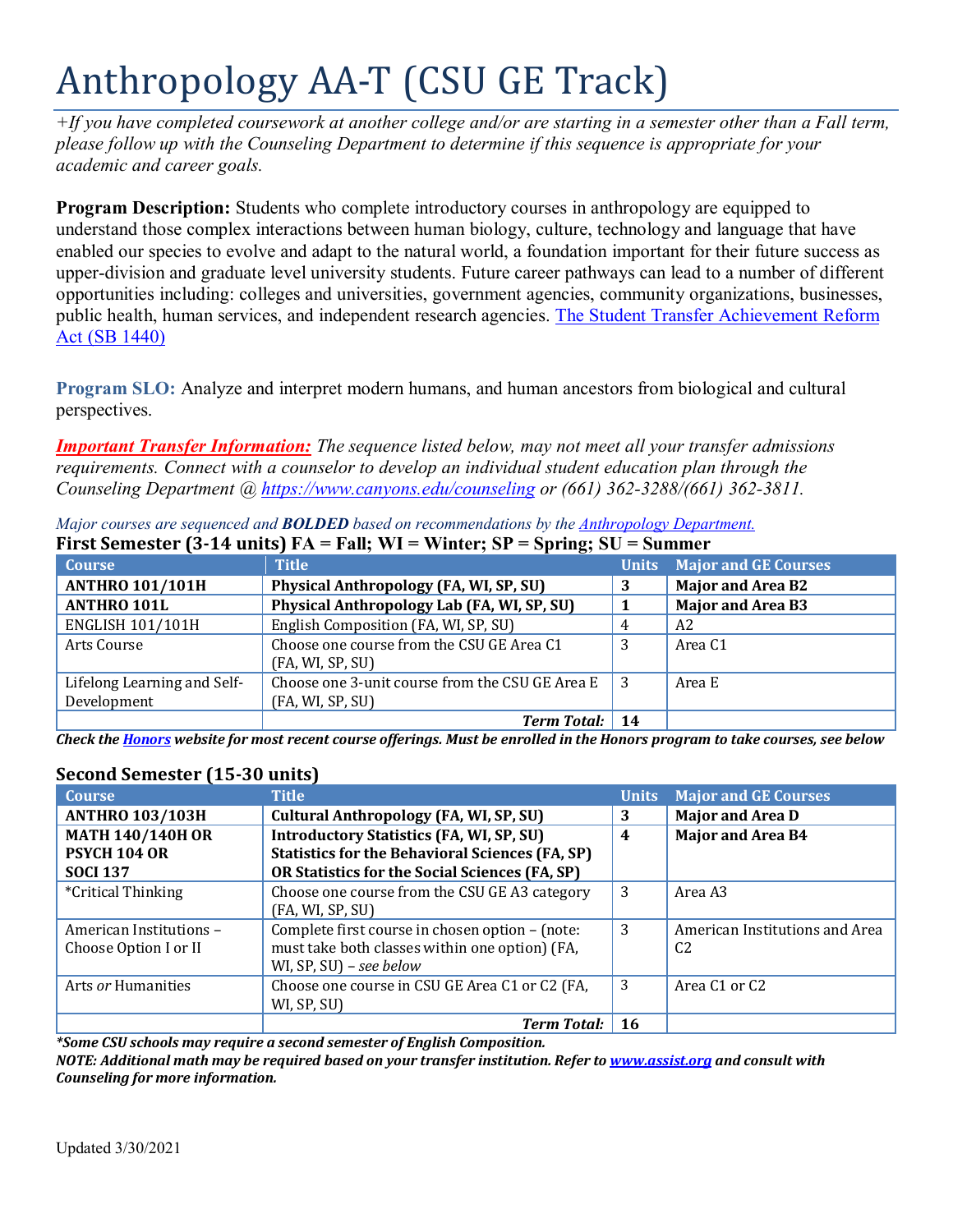### **Third Semester (31-45 units)**

| <b>Course</b>                                                                         | <b>Title</b>                                                                                                                                                                                                                     | <b>Units</b> | <b>Major and GE Courses</b>         |
|---------------------------------------------------------------------------------------|----------------------------------------------------------------------------------------------------------------------------------------------------------------------------------------------------------------------------------|--------------|-------------------------------------|
| <b>ANTHRO 105</b>                                                                     | <b>Introduction to Archeology (FA, SP)</b>                                                                                                                                                                                       | 3            | <b>Major and Area D</b>             |
| **Group 1 Course -<br><b>Department Recommends</b><br>PSYCH 103 or<br><b>SOCI 102</b> | Choose one course form Group 1 (FA WI, SP,<br>SU), see table below - Department Recommends<br><b>Introduction to Behavioral Research Methods</b><br>(FA, SP) or Introduction to Sociological<br><b>Research Methods (FA, SP)</b> | 3            | <b>Major Elective</b>               |
| COMS 105/105H or<br><b>COMS 120</b>                                                   | Fundamentals of Public Speaking (FA, WI, SP, SU)<br>or Small Group Communication (FA, WI, SP, SU)                                                                                                                                | 3            | Area A1                             |
| American Institutions                                                                 | Complete second course in chosen option - (note:<br>must take both classes within one option) (FA, WI,<br>SP, SU)                                                                                                                | 3            | American Institutions and<br>Area D |
| <b>CSU Elective - Department</b><br>Recommends an additional<br>course from Group 1   | Choose any course that is CSU transferable<br>(FA, WI, SP, SU) - Department recommends an<br>additional course from Group 1, see table below                                                                                     | 3            | <b>CSU Elective</b>                 |
|                                                                                       | <b>Term Total:</b>                                                                                                                                                                                                               | 15           |                                     |

*\*\* PSYCH 103 has a prerequisite or Psych 101 AND Statistics (MATH 140/140H, PSYCH 104 or SOCI 137). SOCI 102 has a prerequisite of SOCI 101 AND recommended preparation of Statistics (MATH 140/140H, PSYCH 104 or SOCI 137).* 

### **Fourth Semester (46-60 units)**

| <b>Course</b>                | <b>Title</b>                                 | <b>Units</b> | <b>Recommendations</b> |
|------------------------------|----------------------------------------------|--------------|------------------------|
| Group 2 Course -             | Choose one course form Group 2 (FA WI, SP,   | 3            | <b>Major Elective</b>  |
| <b>Department Recommends</b> | SU), see table below - Department recommends |              |                        |
| <b>ANTHRO 220</b>            | Magic, Witchcraft and Religion (FA, SP, SU)  |              |                        |
| <b>Physical Science</b>      | Choose one course from CSU GE Area B1        | $3-4$        | Area B1                |
|                              | (FA, WI, SP, SU)                             |              |                        |
| <b>CSU Elective</b>          | Choose any course that is CSU transferable   | 3            | <b>CSU Elective</b>    |
|                              | (FA, WI, SP, SU)                             |              |                        |
| CSU Elective                 | Choose any course that is CSU transferable   | 3            | CSU Elective           |
|                              | (FA, WI, SP, SU)                             |              |                        |
| <b>CSU Elective</b>          | Choose any course that is CSU transferable   | 3            | <b>CSU Elective</b>    |
|                              | (FA, WI, SP, SU)                             |              |                        |
|                              | <b>Term Total:</b>                           | 15           |                        |

*Students are encouraged to take additional Anthropology courses to fulfill elective units.*  **Total Units: 60**

#### **Group 1 – Choose three to four units from the following**

| <b>BIOSCI 201</b>  | Introduction to Human Anatomy (FA, SP, SU) – <i>prerequisite BIOL 100</i>          |   |
|--------------------|------------------------------------------------------------------------------------|---|
| <b>GEOLOGY 100</b> | Physical Geology (FA, WI, SP, SU)                                                  | 3 |
| <b>GEOLOGY 101</b> | Physical Geology with Lab (FA, WI, SP, SU)                                         |   |
| <b>GEOL 101L</b>   | Physical Geology Lab (FA, WI, SP, SU)                                              |   |
| <b>GIS 101</b>     | <b>Introduction to Geographical Information Systems (SP)</b>                       |   |
| <b>PSYCH 103</b>   | Introduction to Behavioral Research Methods (FA, SP) - prerequisite PSYCH 101      | 3 |
|                    | AND PSYCH 104, MATH 140/140H, OR SOCI 137                                          |   |
| <b>SOCI 102</b>    | Introduction to Sociological Research Methods (FA, SP) - prerequisite SOCI 101 AND | 3 |
|                    | Recommended Preparation of Statistics (MATH 140/140H, PSYCH 104 or SOCI 137)       |   |

#### **Group 2 – Choose three units from the following**

| <b>ANTHRO 210</b>     | Indians of California (FA, SP) * Qualifies to meet Ethnic Studies CSU GE Area F |  |
|-----------------------|---------------------------------------------------------------------------------|--|
| <b>ANTHRO 220</b>     | Magic, Witchcraft and Religion (FA, SP, SU)                                     |  |
| <b>GEOGRPH 102</b>    | Human Geography (FA, WI, SP, SU)                                                |  |
| PHILOS <sub>220</sub> | Introduction to Comparative Religion (FA, WI, SP, SU)                           |  |
| <b>SOCI 106</b>       | Introduction to Race and Ethnicity (FA, SP)                                     |  |